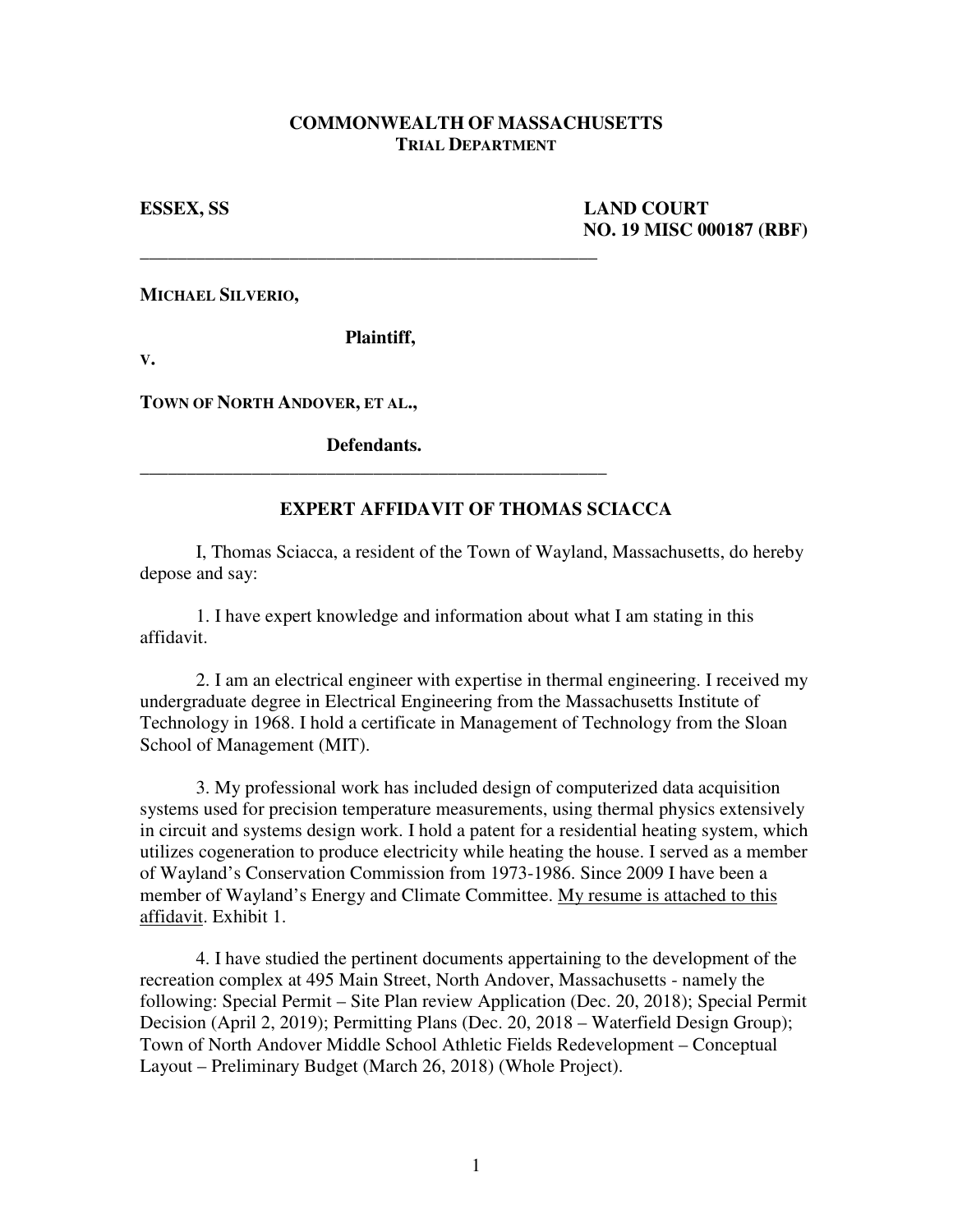5. From a reading of the foregoing documents, it is my understanding that the site is primarily lawn/grass fields with the exception of the skinned infields and the paved parking area. Special Permit – Site Plan Review Application ("Special Permit Application"), page 1. Presently, the site has on it a baseball field, two little league fields, a soccer field and a parking area. Special Permit Application, page 1. Located within the site there is an area designated as Hayes Stadium, containing a football field; the field is natural grass and the track is bituminous. All fields are natural grass.

 6. From a reading of the foregoing documents and other considerations, it is my understanding that the project entails the creation of the following amenities with materials as indicated:

1. Baseball & Multipurpose Field - Artificial turf surface (with crumb rubber)

2. West Softball Field & Rec Field- Artificial turf surface (with crumb rubber)

- 3. Half basketball court (not given likely cement, asphalt or rubber)
- 4. Multipurpose courts (not given likely cement, asphalt or rubber)
- 5. 5-12 age playground- fibar mulch surface (poured-in rubber)
- 6. 2-5 age playground- fibar mulch surface (poured-in rubber)
- 7. Exercise course (not given likely cement, asphalt or rubber)
- 8. Bocce courts (stone dust)
- 9. Shuffleboard courts (not given likely cement, asphalt or rubber)
- 10. Parking, driveways, & curbing (asphalt with curbing stones)
- 11. Walking paths (bituminous concrete)
- 12. Stairways (concrete)
- 13. Restroom building (not given likely metal, asphalt or rubber roofing)
- 14. Concession building (not given likely metal, asphalt or rubber roofing)
- 15. Storage building (asphalt shingle roofing)
- 16. Gazebo/shade pavilion, plaza (metal roofing)
- 17. Parking lot (Middle School) (asphalt with curbing stones)
- 18. Parking lot-other (asphalt with curbing stones)
- 19. Stairs and stairways (cement)
- 20. Walkways (bituminous concrete)
- 21. Field storage sheds (asphalt shingle roofing)
- 22. Batting cages (artificial turf surface with crumb rubber)
- 23. Perimeter and field fences (metal black vinyl)
- 24. Electric/light poles (die-cast aluminum)
- 25. Trash receptacles (metal)
- 26. Bleachers (aluminum)
- 27. Dugouts (metal roofing)

 7. Solar energy is the fundamental input causing temperature elevation in surfaces. Light energy is absorbed by the surface of the field which is made of plastic carpet blades (filaments made from polyethylene or polypropylene) usually in dark green, and infill consisting of crumb rubber or other material such as sand and thermoplastics.

 8. Solar energy is composed of ultraviolet (UV) rays, visible light, and infrared energy, each reaching the Earth in different percentages: 5 percent of solar energy is in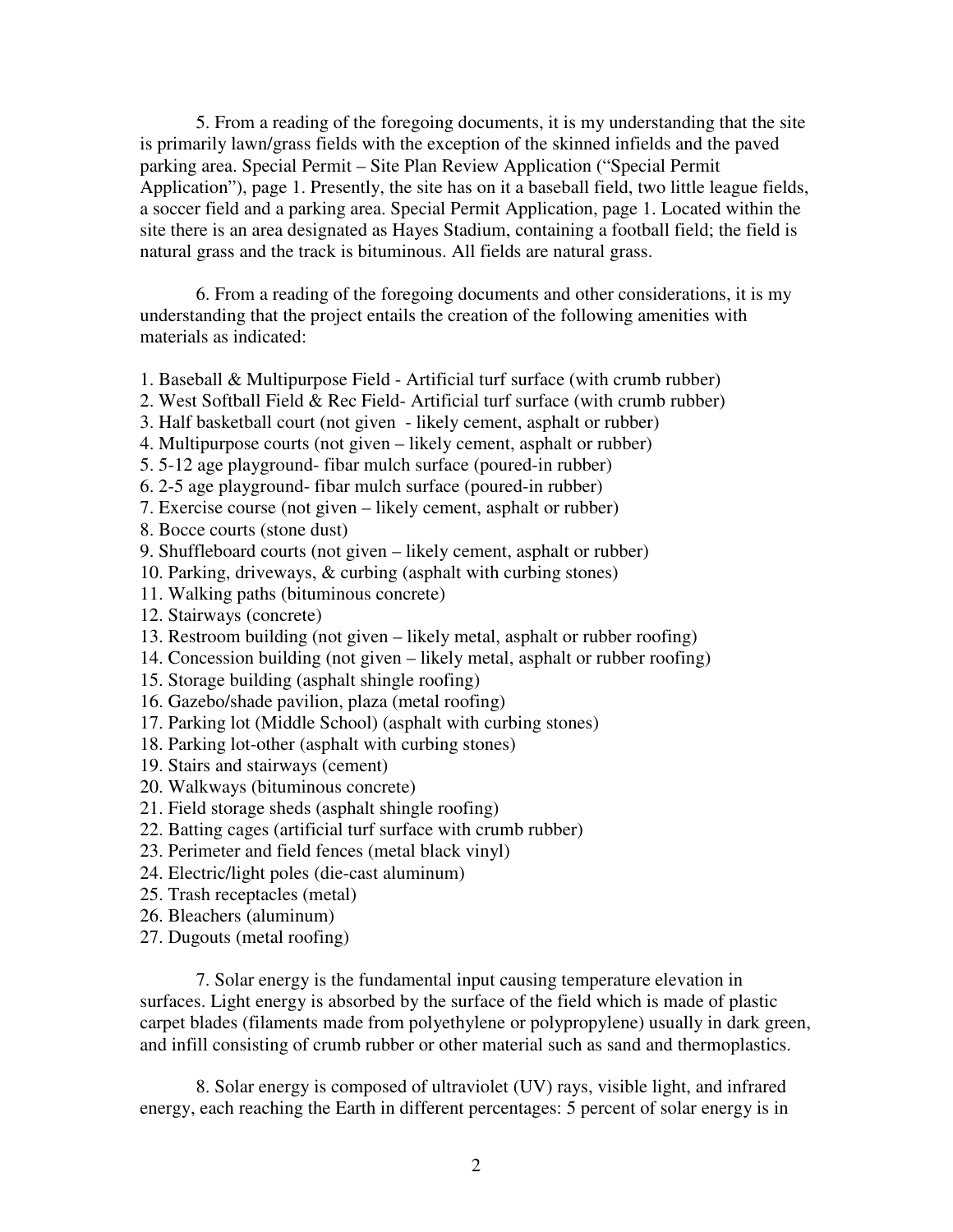the UV spectrum, including the type of rays responsible for sunburn; 43 percent of solar energy is visible light, in colors ranging from violet to red; and the remaining 52 percent of solar energy is infrared. U.S. Environmental Protection Agency, "Cool Roofs," in Reducing Urban heat Islands: Compendium of Strategies, 2008, page 2. https://www.epa.gov/sites/production/files/2017- 05/documents/reducing\_urban\_heat\_islands\_ch\_4.pdf . Relevant excerpts from this publication are attached to this affidavit. Exhibit 2.

 9. Solar reflectance, or albedo, is the percentage of solar energy reflected by a surface. The "cool" materials have a high solar reflectance – meaning they absorb and transfer less of the energy that reaches them. Albedo alone can significantly influence surface temperature, with the white stripe on the brick wall about 5 to  $10^{\circ}F(3.5^{\circ}C)$ cooler than the surrounding, darker areas. U.S. Environmental Protection Agency, "Cool Roofs," in Reducing Urban heat Islands: Compendium of Strategies, 2008, page 3. https://www.epa.gov/sites/production/files/2017- 05/documents/reducing\_urban\_heat\_islands\_ch\_4.pdf . Relevant excerpts from this publication are attached to this affidavit. Exhibit 2.

 10. Although solar reflectance is the most important property in determining a material's contribution to urban heat islands, thermal emittance is also a part of the equation. Any surface exposed to radiant energy will get hotter until it reaches thermal equilibrium (i.e., it gives off as much heat as it receives). A material's thermal emittance determines how much heat it will radiate per unit area at a given temperature, that is, how readily a surface gives up heat. When exposed to sunlight, a surface with high emittance will reach thermal equilibrium at a lower temperature than a surface with low emittance, because the high-emittance surface gives off its heat more readily.

 11. It has long been understood that surfaces made of concrete, brick, stone, tar, and asphalt used in buildings, sidewalks and roads, parking lots, other pavements and rooftops are among materials that absorb heat, retain it and then release it during radiation cooling (night) time thus contributing to the heat island effect.

 12. One of the factors exacerbating the current climate crisis is the impact of heat islands, particularly urban heat islands, on the warming of the air around us (atmospheric warming). This leads to increased energy consumption (for cooling/air conditioning), elevated emissions of air pollutants and greenhouse gases, compromised human health and comfort, and impaired water quality. According to an estimate by the United States Environmental Protection Agency, on a hot, sunny summer day, insolated roof and pavement surface temperatures can be 50-90° F hotter than air, while shaded or moist surfaces – often in more rural surroundings – remain close to air temperature. Elevated summertime temperatures increase energy demand for cooling. Research shows that electricity demand for cooling increases 1.5-2.0% for every 1° F increase in air temperatures, starting from 68 to 77° F. EPA, Heat Island Impacts, accessed 9/3/2019 – at https://www.epa.gov/heat-islands/heat-island-impacts . I attach the EPA document to this affidavit. Exhibit 3.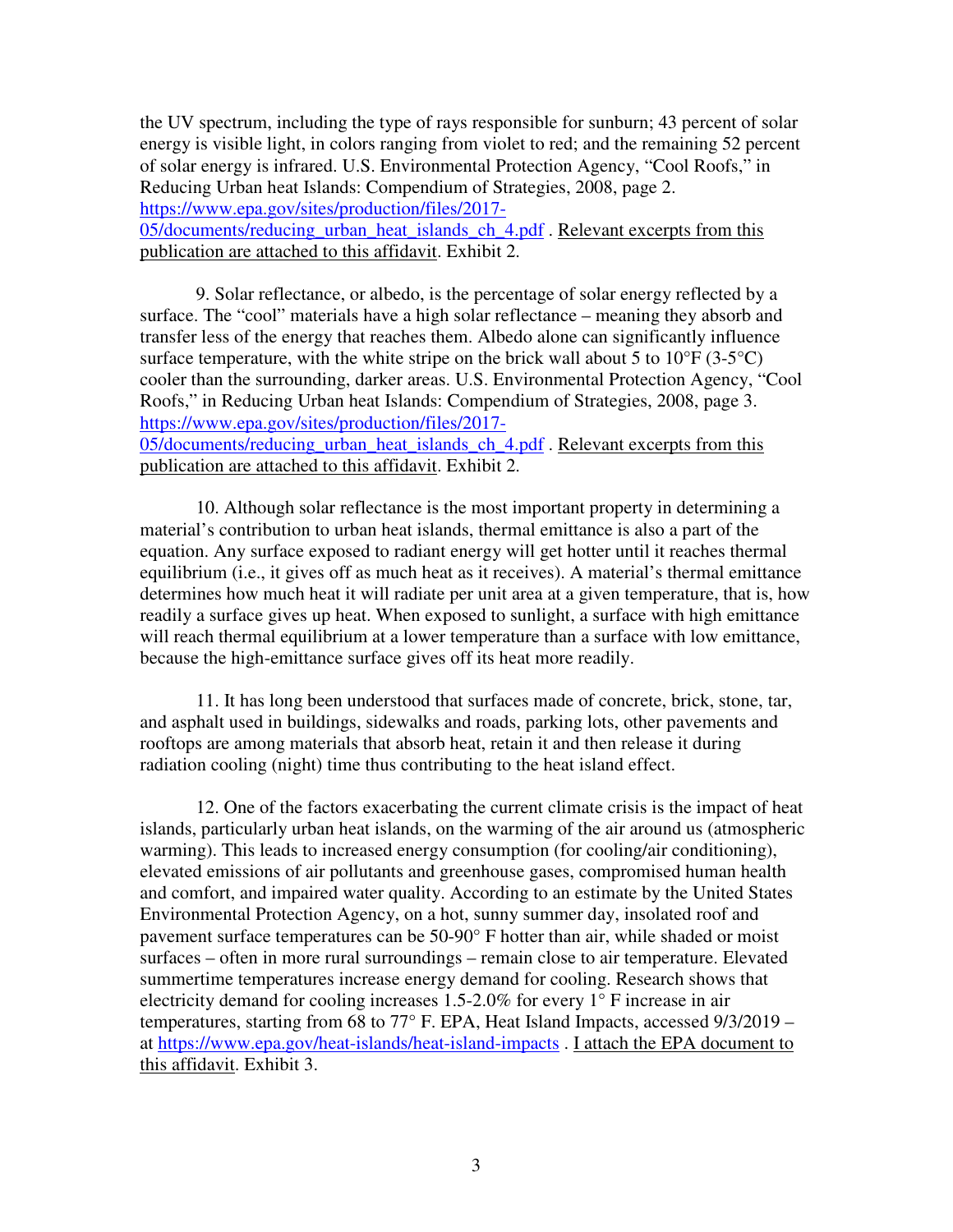13. The heat island effect occurs in areas with higher concentration of surfaces such as buildings, parking lots, and roadways. These surfaces absorb solar radiation during the hottest part of the day which increases the nearby air temperature in the daytime and keeps nighttime temperatures higher as the heat is released from the materials. MAGIC Climate Change Resiliency Plan (Vulnerability Assessment, Pt. 1) prepared for MAGIC Regional Council - http://www.mapc.org/magic - by Metropolitan Area Planning Council (Boston, Massachusetts) www.mapc.org - Working Document 2.0 (July 2017). Relevant excerpts (pages 24-26, 80) from this publication are attached to this affidavit. Exhibit 4.

 14. It is my informed expert conclusion that synthetic turf fields (with plastic carpets and crumb rubber/sand infill) and rubberized playground surfaces (poured-in rubber) are in the same category of heat island material as concrete, asphalt and other surfaces associated with heat island effect.

 15. In 2007, as the result in part of my examination of the heating of synthetic turf fields, The Boston Globe noted that "At 11 a.m. on an August morning, for example, the fake grass at Veterans Memorial Field in Waltham measured 126 degrees. Hotter than a patch of natural grass. Hotter than a nearby strip of concrete, too." Megan Woodhouse, "Grass-Roots Uprising," in The Boston Globe (Globe West) W1 (September 13, 2007). http://archive.boston.com/news/local/articles/2007/09/13/grass\_roots\_uprising .

 16. It has long been noted that artificial turf fields can get very hot. However, until 2008, no one had written on the thermal mechanisms involved in this phenomenon. My paper on the subject, entitled "The Thermal Physics of Artificial Turf" was published on-line at www.SynTurf.org in January 2008.

(http://www.synturf.org/sciaccaheatstudy.html) ("Sciacca Heat Study"). Copy of the investigative research study is attached to this affidavit. Exhibit 5.

 17. The Sciacca Heat Study reported on numerous measurements taken in August-September 2007 at artificial turf fields around the Boston area. As examples, my Fluke Model 87 Digital Voltmeter (with 80 TK Thermocouple Module) measured the various surface temperatures at Lincoln-Sudbury Regional High School - 390 Lincoln Road Sudbury, Massachusetts, as follows (in degrees Fahrenheit):

August 3, 2007, 2 PM (hazy sun conditions) Ambient air (shade, 3 feet off ground): 91 Clover patch (green, two inches high): 93 Grass athletic field (grass - brown and dry): 109 Asphalt (black): 135 Old synthetic turf field: 143 New synthetic turf field 156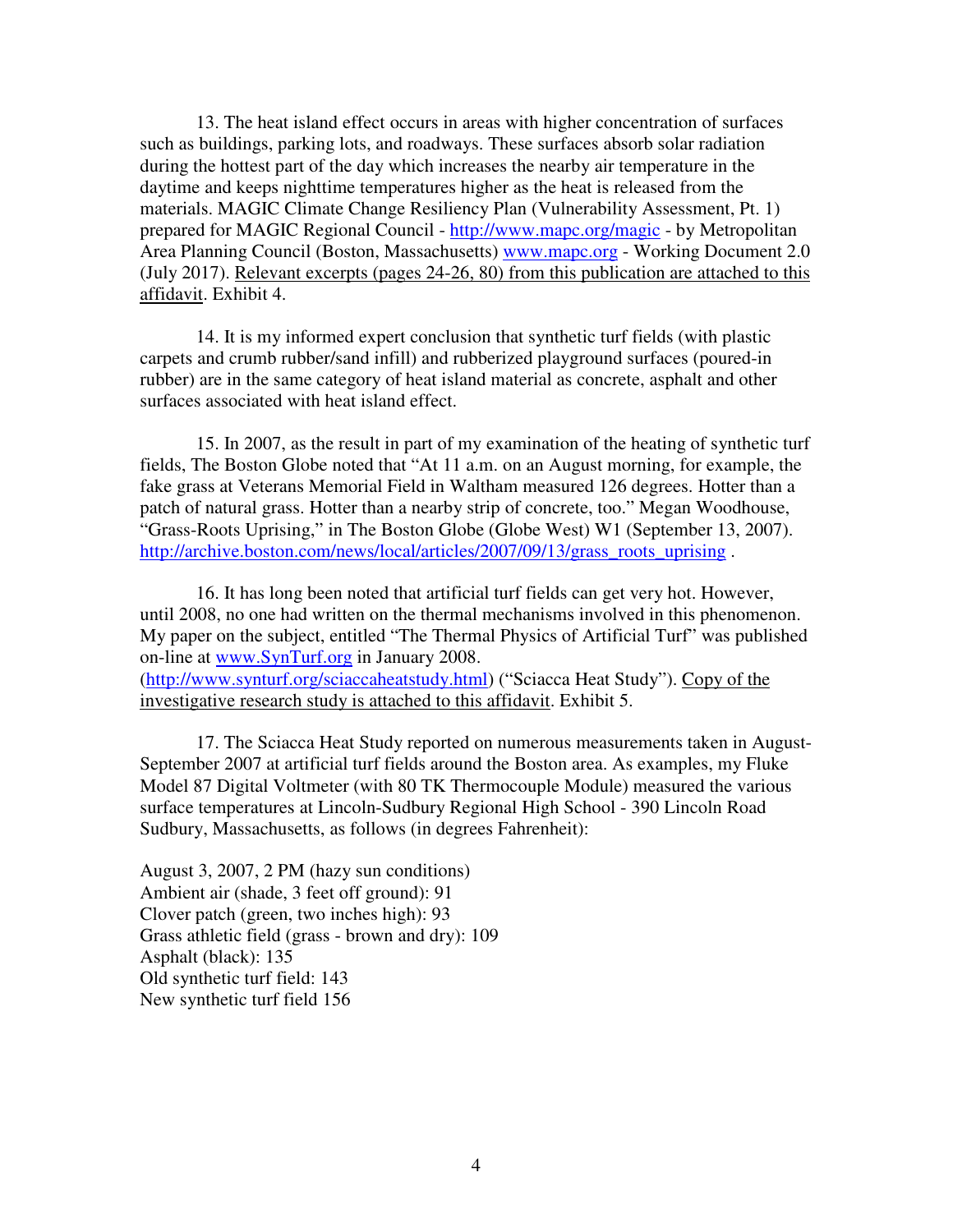August 14, 2007, 2:15 PM (mostly cloudy) Ambient air (shade, 3 feet off ground): 78 Grass field: 98 Asphalt: 131 Old synthetic turf field: 127 New synthetic turf field 136

September 13, 2007, 2:10 PM (few clouds) Ambient: 70 Grass (green): 88 Asphalt: 116 Old synthetic turf field: 145 New synthetic turf field: 136

 18. The measurements above were taken well past the summer solstice, close to the autumnal equinox. Higher (and much higher) surface temperatures would have been registered had the measurements been taken at the time when the thermal energy source (the sun) would have been closer and more vertical to the surface. In July of 2008, I measured a surface temperature of 163° F at the then newly constructed Wayland High School synthetic turf field.

 19. In the foregoing examples, the reason for the temperature variations between the ambient air and the various surfaces – controlling for all other factors - is that different materials absorb and retain thermal energy at different rates.

 20. Most crumb rubber infill (made from used tires) is black, which we know from high school physics means they are excellent thermal radiation absorbers. Indeed, ground up tires, commonly called "crumb rubber", contain large quantities of carbon black, which is the blackest substance known and absorbs radiation throughout the solar spectrum with high efficiency. We know from elementary physics that black surfaces will be efficient radiators of infrared energy just as they are efficient absorbers, and that the magnitude of energy radiated will be proportional to the temperature. In addition, crumb rubber infill contain great quantities of air space and rubber itself is a poor thermal conductor, making the layer of rubber infill an excellent thermal conduction insulator.

 21. Therefore, thermal energy is absorbed on the surface of the field but will not be dissipated into the mass of the field material. This allows temperatures to rise far higher than on other nearby black surfaces, such as asphalt. The asphalt mass absorbs the thermal energy and thus integrates the temperature rise over time, reducing it during the day but allowing it to remain high after the radiation input is removed at night. Temperatures on the rubber field surface, on the other hand, will drop almost immediately as solar input drops.

 22. In keeping with the requirements of the law of conservation of energy heat is obviously dissipated from the fields or the temperature would increase without bound. And just as obviously, all three thermal transport mechanisms – radiation, conduction, and convection – are involved in the cooling of synthetic turf fields.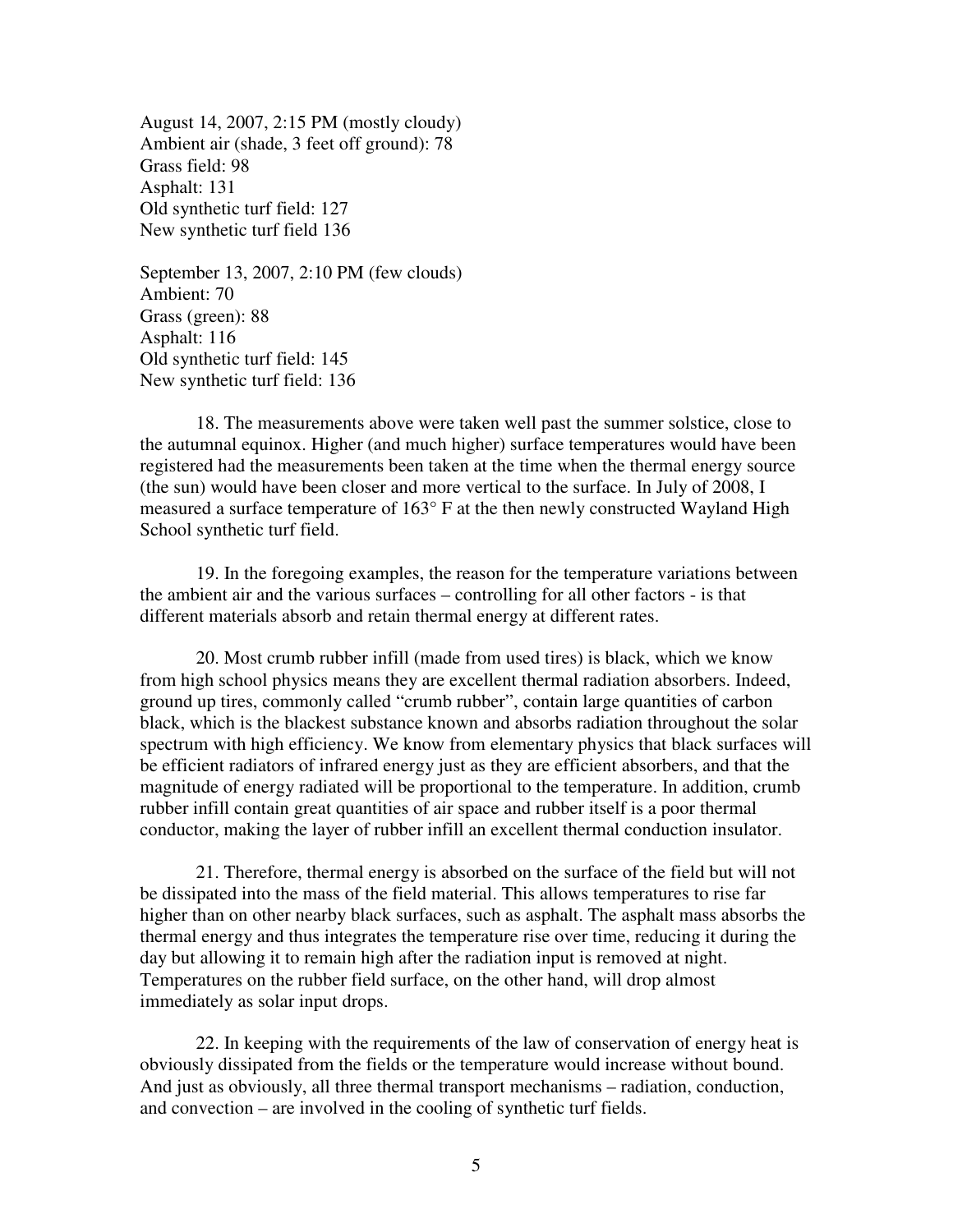23. Conduction of thermal energy (heat) from the field occurs to the material beneath the surface, to the air immediately above it, and to whatever is in direct contact with the surface (in the case of playing fields, to the footwear and shoes of players). A major factor in allowing the surfaces of synthetic turf fields to reach temperature extremes is the much lower significance of conduction of energy to the material beneath the surface. Because conduction of heat from the fields to the air above it is a major cooling mechanism for the fields, conduction and convection are therefore also a major factor in warming of the air above and vicinity of the field.

 24. The transfer of thermal energy (heat) from the surface of the synthetic turf field to the nearby environment is largely by radiation, which does not rely upon any contact between the heat source and the heated object. The heat is transmitted – let us say to a nearby building - through empty space by thermal radiation, in the same way as light from a brightly lit surface is transmitted to nearby structures. Maximum transfer will occur when the field surface is in close proximity to the surrounding buildings, as with the field built within a few feet of the abutter's property line. The field will serve as a powerful flat plate light source operating at infrared frequencies illuminating the neighboring property.

 25. As evidenced by my measurements set forth in the Sciacca Heat Study, it is my informed expert opinion that synthetic turf fields (plastic carpet with crumb rubber/sand infill) – as well as rubberized playground surfaces - are surfaces that contribute to the heat island effect and thus directly and indirectly to the climate crisis by radiating heat and also by their carbon footprint (sum total of carbon emissions attendant upon the production, manufacturing, transportation, installation, maintenance, and disposal of the product and of use-related car trips due to greater use of the field). Air conditioning loads in nearby structures will be increased, leading to increased electric usage with attendant carbon emissions, and conversion of solar energy into carbonstoring plant material (grass) will be reduced.

 26. As shown in the Sciacca Heat Study, the natural grass temperatures are significantly lower than the synthetic turf surface in the same location. By contrast to synthetic surfaces, all plants – like natural grass - take in carbon dioxide from the air (carbon sequestration). Photosynthesis produces oxygen and water (moisture). When heated by the sun, grass cools itself through transpiration, which lowers grass temperatures through evaporation, thereby having a cooling effect on the surrounding area as well.

 27. While it is not as yet practicable to provide measurements of the cumulative effect of the development of the recreational complex on the micro-climate of the site and the surrounding neighborhood, it is however reasonably certain that the site and the surrounding neighborhood will experience a significant increase in the air temperature and radiative heat load due to the conversion of a mostly natural grass environment into surfaces that are contributory to the heat island effect. It is also reasonably certain that the air conditioning load for the structures/buildings located at or near the site will increase.